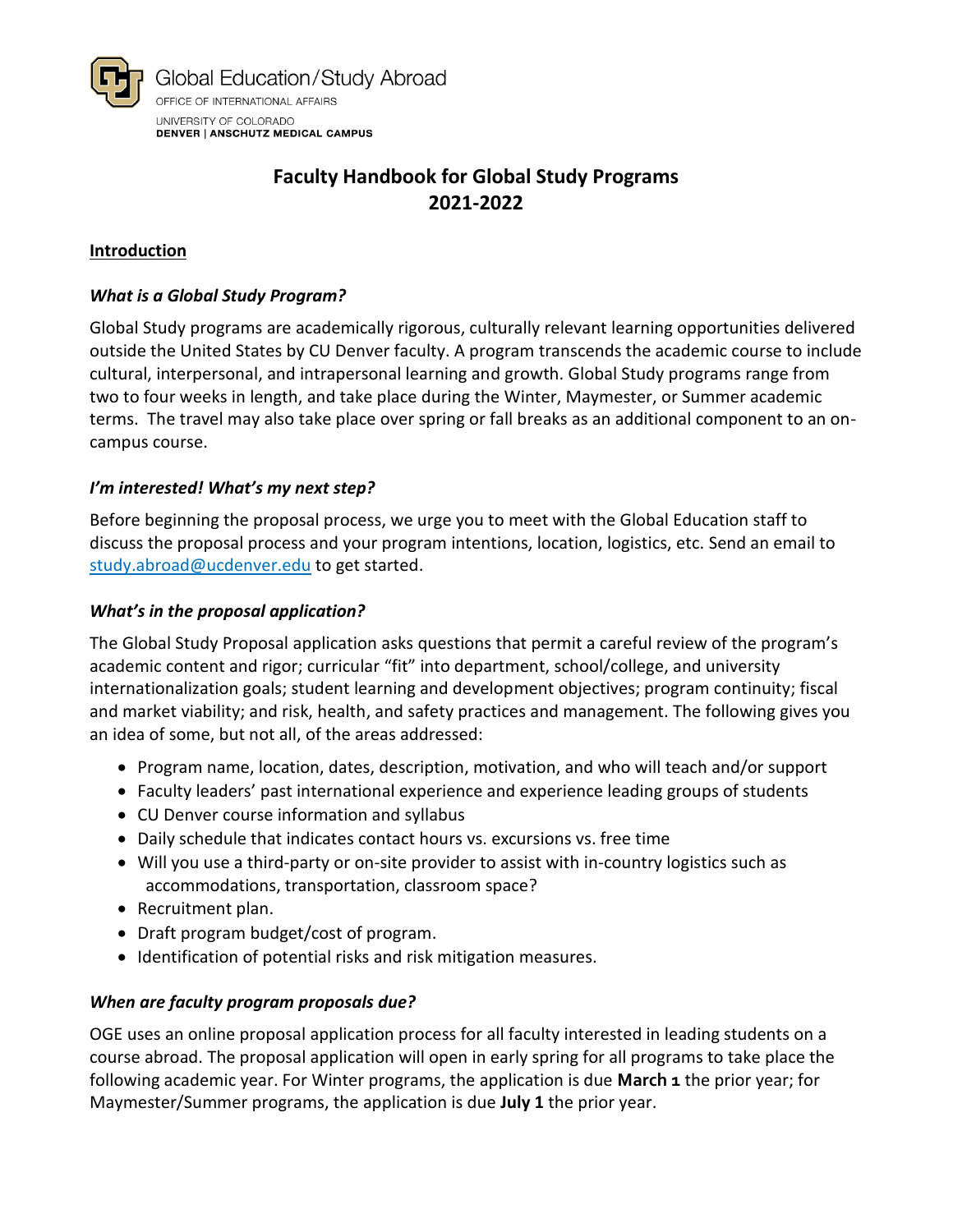#### *Who reviews the proposals?*

Submitted proposals will be reviewed by the [Global Education Advisory Committee \(GEAC\),](http://www.ucdenver.edu/academics/internationalprograms/oia/globaleducation/faculty/geac/Pages/default.aspx) an interdisciplinary committee comprised of faculty, staff, and students invested in international education. The proposal application will prompt you to obtain approvals from your academic department and/or school/college, but we encourage you to begin those discussions well in advance of submitting a proposal.

**A successful program is one that is fully developed by the proposal deadline**. Experience has shown that successful recruitment requires significant advanced planning, and thus program development should be completed prior to any recruitment efforts. Please note that OGE will not begin marketing your program until it is approved by GEAC. We regret that for a variety of reasons not all program proposals will be approved.

By completing the proposal process, you are agreeing to the general terms and responsibilities of organizing and delivering a high-quality international academic program as outlined in this handbook and conversations with OGE. Faculty submitting proposals also agree to the terms in the *Faculty Member Agreement* (see Appendix 1).

#### *What else should I know before getting started?*

Faculty should be aware of the [International Travel Policy](http://www.ucdenver.edu/academics/internationalprograms/oia/globaleducation/about/policies/Documents/International%20Travel%20Policy%20for%20Students.pdf) for Students. Proposals for programs in countries with a [U.S. State Department Travel Advisory](https://travel.state.gov/content/travel/en/traveladvisories/traveladvisories.html) of a Level 3 (Reconsider Travel) will have to go through a rigorous [appeal process.](http://www.ucdenver.edu/academics/internationalprograms/oia/globaleducation/safety/alerts/Pages/default.aspx) Students are not permitted to travel to destinations with a Travel Advisory of a Level 4, and this restriction cannot be appealed.

This handbook is written as a Frequently Asked Questions (FAQ) document and provides policies, guidelines, and suggestions for designing and proposing a short-term study abroad program. Questions about the proposal process should be directed to [study.abroad@ucdenver.edu](mailto:study.abroad@ucdenver.edu).

The FAQ is divided into five categories:

- I. Program Design and Implementation
- II. Program Budgeting
- III. International Risk Management
- IV. Roles and Responsibilities: Faculty
- V. Roles and Responsibilities: Office of Global Education

### **FAQ**

### **I. Program Design and Implementation**

#### *When can I take students abroad?*

The majority of our current faculty-led courses are for two to four weeks in duration generally over Winter break, Maymester, and summer. However, there is a growing interest in offering courses over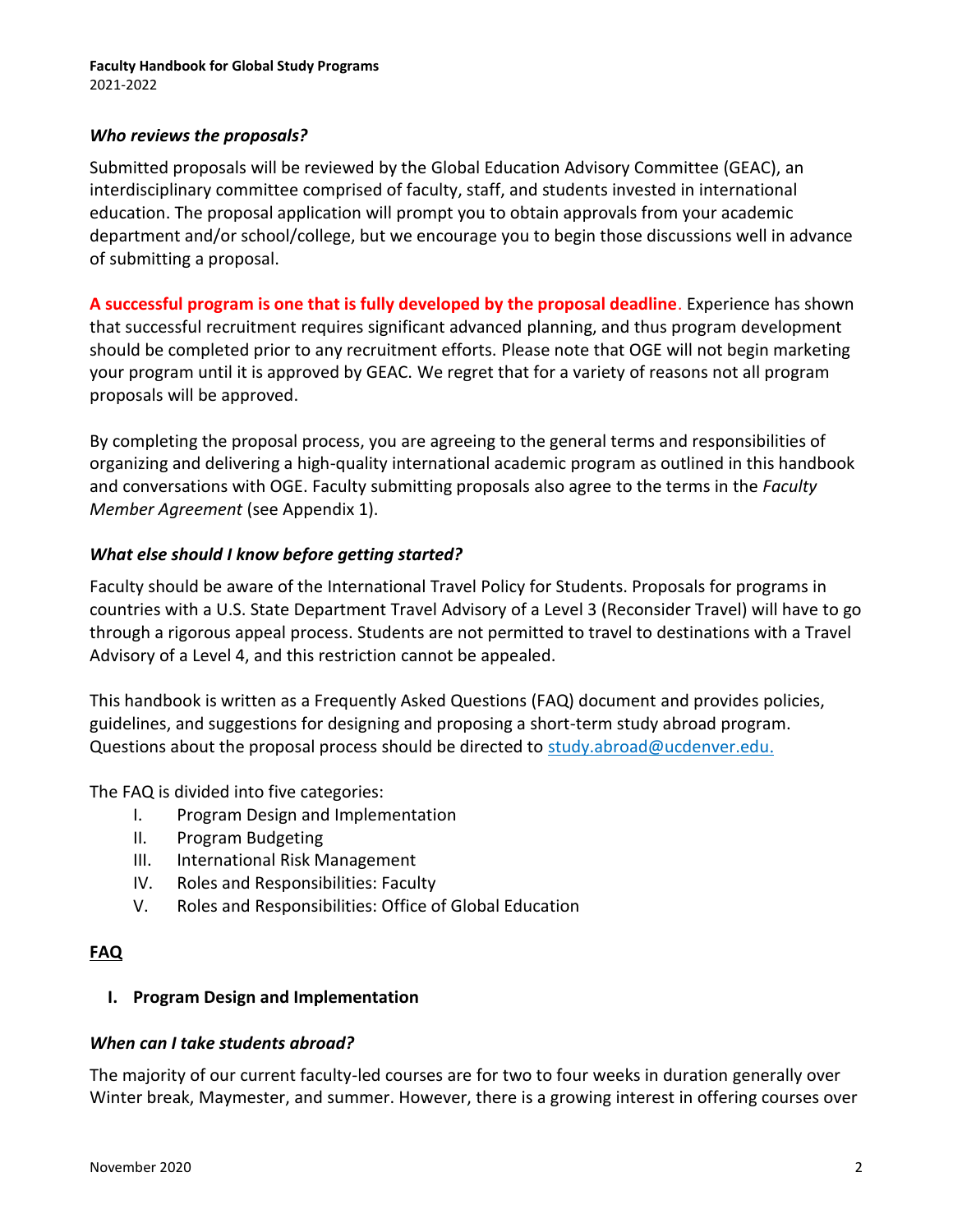2021-2022

the spring break week or embedding travel mid-way through during spring break as part of an existing spring semester course. You may also do the same during a fall course that includes travel over fall break.

## *What is the best location for the program?*

Faculty leaders should have *significant* background in the location or region and should demonstrate expertise about the academic content, location, and the significance of the course content at the location. If you are planning to go to a new country, please describe your knowledge of the host country and culture, and the relevance of your experience with your academic discipline in that country. For field schools, clinical, and studio-based programs, describe the unique characteristics of the location for the work to be done. Will the project or location require any special permits, have access limitations, additional fees, etc.? High risk program locations, including destinations with a Level 3 U.S. State Department Travel Advisory, will require additional approval processes.

## *How many locations can I include in my proposal?*

For academic, cost, and liability reasons, strong preference is given to programs based at a single location. Multi-country comparative programs may be considered for summer programs of four weeks or longer. Carefully consider which one or two locations best fit your academic discipline and the courses being taught on the program.

## *What is a program name?*

The program name may be different from the course name and title. Descriptive, catchy titles are best, e.g. "A Window on China," "Food Fight in Spain," "Sustainability Along the Yangtze," etc. Note that all Global Study programs will appear in our directory in this format: "CU Denver in [Country]: [Catchy Name]."

## *What is the program description?*

The program description helps market the program. The description should be approximately 300 words and give an overview of the program including academic approaches and content, the unique connection between the course and the location(s), and what students will learn by participating in the program. The description will be the key description in printed program materials and online. For examples, please visit the OGE [program directory.](https://studyabroad.ucdenver.edu/index.cfm?FuseAction=Programs.SearchResults&Program_Name=&Program_Type_ID=1&pi=%7F&pc=%7F&pr=%7F&pt=%7F&Partner_ID=ANY&p_10066=CU+Denver+Faculty-Led+Global+Study%7F&p_10066_t=SELCT&p_10071=%7F&p_10071_t=MULTI&p_10072=%7F&p_10072_t=MULTI&p_11077=%7F&p_11077_t=MULTI&Sort=Program_Name&Order=asc&btnSubmit=&pp=10066,10071,10072,11077)

## *What course(s) should be offered?*

Ideally, the program will serve a broad cross section of CU Denver's diverse community. Courses should demonstrate relevant links between the rigor of CU Denver's curriculum with the unique learning and individual growth opportunities of the selected site. Many programs offer both graduate and undergraduate courses; some courses are cross-listed between departments.

CU Denver is unique in that approximately one third of students participating in Global Study programs are graduate students. Courses must follow CU Denver academic guidelines and policies for content, rigor, and assessment. Courses taught abroad become part of student's degree. Global Study courses may be drawn from the course catalog, or where this is not possible, most departments have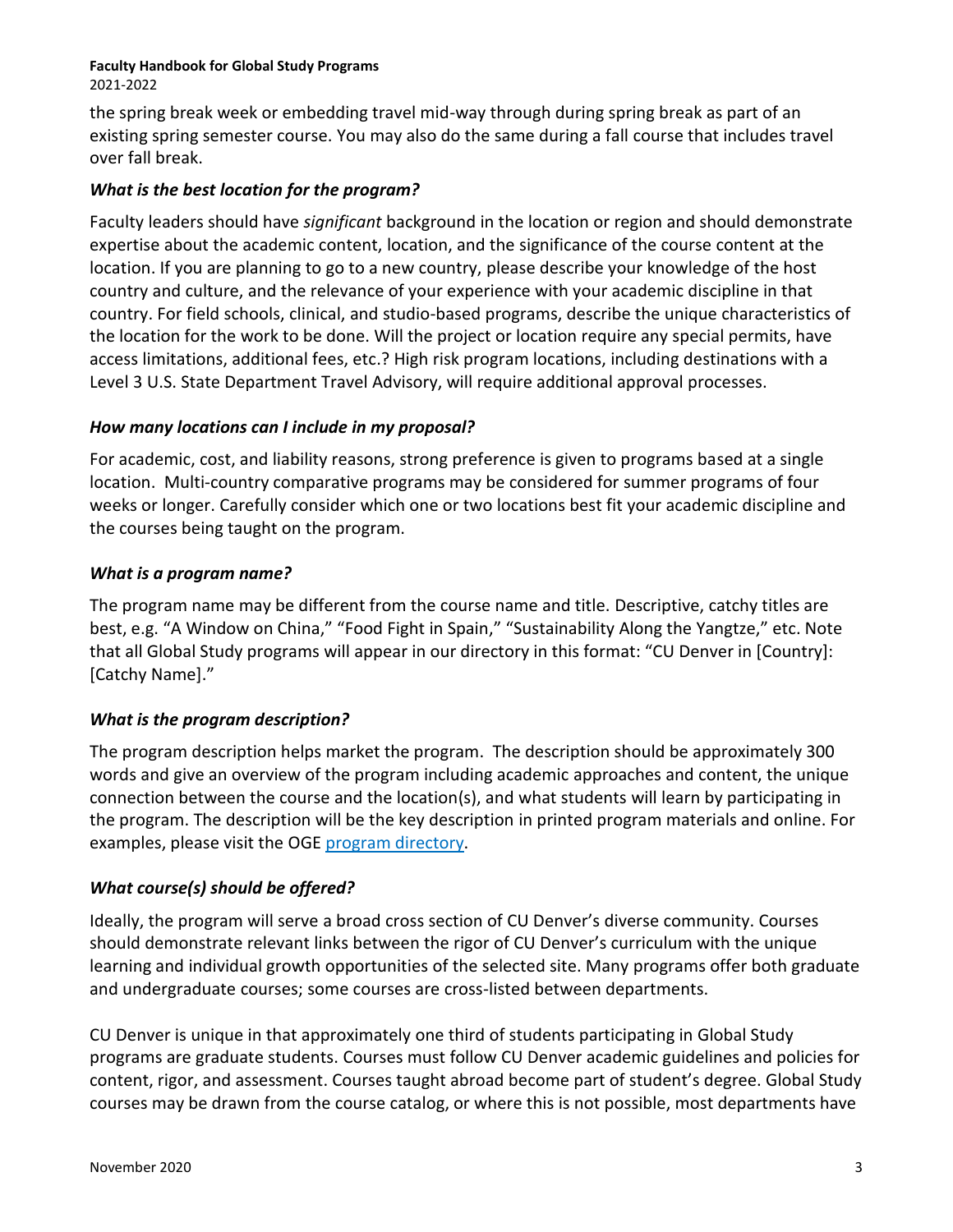an XXXX N995 course number specifically for Global Study. Prior to completing the proposal application, determine with your academic department and/or school/college what course code(s) you may use for the study abroad course.

### *Who teaches the course(s)? How are contact hours balanced among faculty lectures, guest lectures and content delivered by guides/hosts on excursions?*

Global Study courses should meet the highest standards of academic excellence. Staff interested in leading a program must obtain a faculty appointment from the relevant department. Faculty are expected to deliver the same contact hours that they would if they were teaching on campus. Faculty must meet with the department chair or associate dean to discuss expectations for contact hours in international courses. Global Study programs afford distinct learning opportunities compared with traditional courses taught in a domestic classroom setting. Generally, all Global Study programs are grounded in academic structures (courses, field research, service learning, etc.) taught and evaluated by CU Denver faculty. Well-structured tours and site visits complement lectures. Course content should be delivered and assessed by the faculty leader(s) contracted to teach the course. We encourage the special perspective offered by qualified guest lecturers. Local scholars and practitioners may give presentations during class time with the CU Denver faculty leader present. Compensation, i.e. honoraria, for guest lecturers should be included in the program budget. Often, government officials, business people, and other lecturers may not be allowed to accept an honorarium. Tour guides, local experts, museum guides, or excursion hosts may also have valuable perspectives, but are not generally considered qualified academic staff.

### *What should the syllabus look like?*

Syllabi must follow established CU Denver guidelines for content and structure. Please include the following:

- Course description
- Clear learning objectives that include intercultural growth objectives
- Instructional methods (lecture, discussion, group work, field trips, etc.)
- Special requirements (e.g. prerequisites? physical ability? language requirements? research background?)
- Grading a percentage must be given to each grading element (e.g. attendance, participation, projects, exams, and consequences of absences, tardiness, etc.)
- Attendance policy
- Course outline (What hours students will be in class? On excursions? In studio, field, etc.)
- Number and duration of pre-departure meetings
- Standard university language around academic integrity and accessibility

### *Who may participate?*

There are two aspects to student qualifications for participation in a program abroad: 1) Academic preparation; and 2) Program expectations and preparedness. Course prerequisites follow standard course requirements to maintain an adequate level of background for instruction. Each program will have different expectations and requirements of participants. In circumstances where students live and travel together, encounter significant cultural differences, and may encounter physical and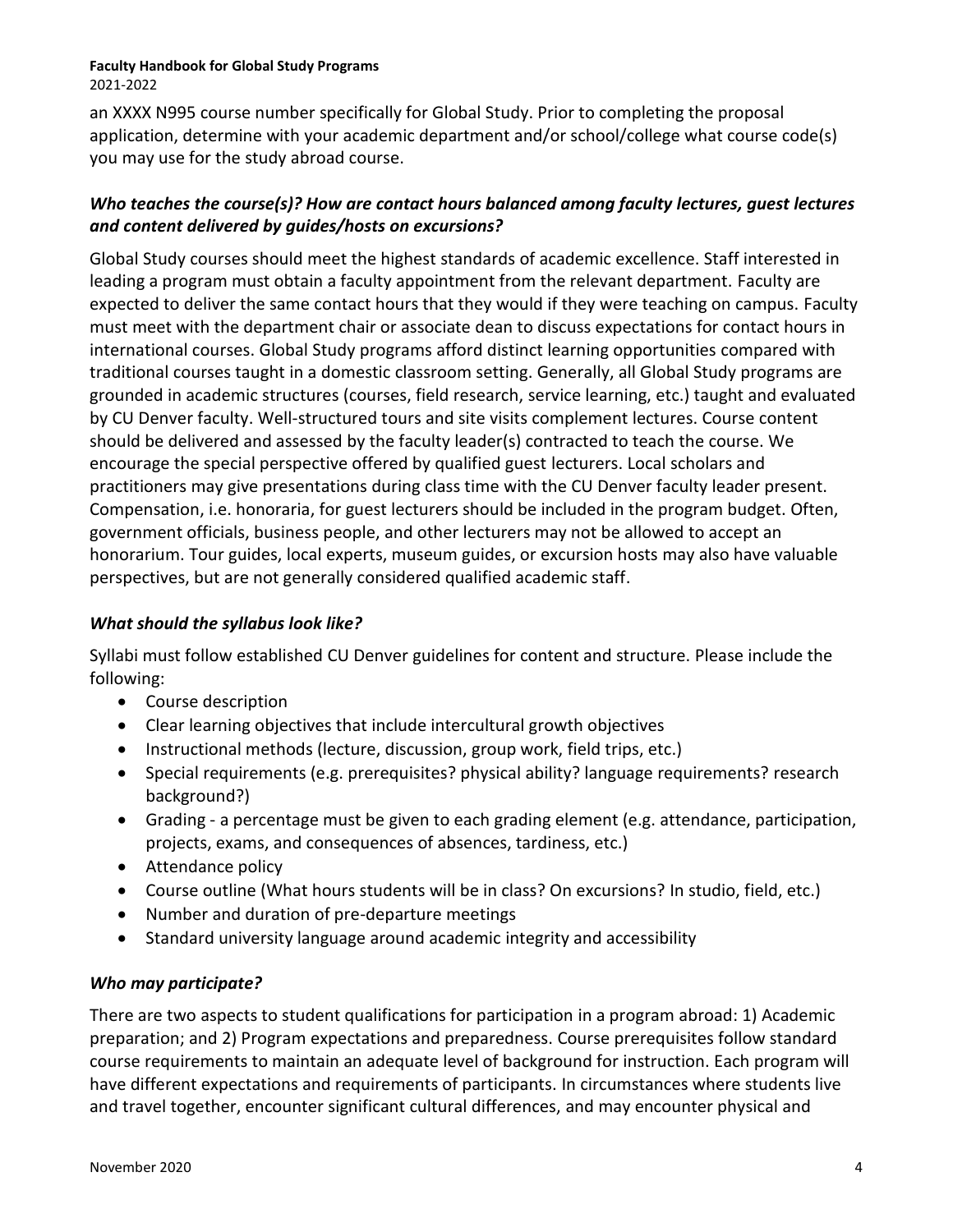emotional challenges not found in regular classrooms, students' motivations and attitudes can dramatically impact the learning environment. Faculty leaders should clearly spell out expectations and disclose safety and security concerns, particularly those impacting students, e.g. "experience camping and fitness for extended time in remote field locations;" "demonstrated ability to collaborate with other students on a group project;" "professional attitude and demeanor;" "openness to other cultures and cultural differences," etc.

Faculty leaders must clearly indicate the criteria they will use to evaluate a student's eligibility to participate in the program. OGE minimum eligibility requirements include: 2.5 or higher GPA, completion of a semester of college coursework at time of application; clean disciplinary record, statement of purpose, and interview with the faculty leader(s). Additional requirements may include: higher GPA; letter of recommendation; portfolio of work, etc. The application management system enables faculty to "review" and "recommend" or "reject" applicants. **Faculty must inform OGE in order to formally accept students to the program.**

All program participants must be registered as a CU Denver student prior to the first pre-departure meeting and be pursuing the course for credit. Spouses, partners, children, and other nonparticipants may not join in any program activities. Guests are not permitted in program accommodation or on university sponsored trips. Exceptions to this policy must be agreed to by the faculty member, OGE, and the department during the program proposal process. Exceptions are subject to waivers and other documentation required by the university and will incur additional costs at the discretion of OGE. Non-CU Denver students must first register with the university as a nondegree seeking student so that they may register for the course.

## *What is a "program date?"*

Accurate program dates are essential for students' travel planning. Tentative dates should be given for the proposal. Dates must be confirmed prior to program confirmation. This gives students sufficient time to make personal and travel arrangements. It is essential the dates are clear and do not change.

*Program start date/arrival date:* The date students must arrive on-site. For certain international destinations, the arrival date may be a day after the departure date from the United States. The arrival location should also be specified and should include an airport if the city has multiple airports. *The program start date is the first night that the program will provide accommodation*.

*Program end date/departure date:*The date students must check out of their programsponsored accommodations, and the earliest date students may book a return flight to the United States or embark on personal travel. The departure city and airport should be specified.

### *What is the "daily schedule?"*

Please include a tentative daily schedule, clearly delineating between: 1) time spent with the faculty delivering course content; 2) time spent on excursions – identifying class-related excursions, cultural excursions, historical excursions, research excursions; 3) research time (if appropriate), 4) studio/lab time, and; 5) student free time. The daily schedule is important not only to ensure the academic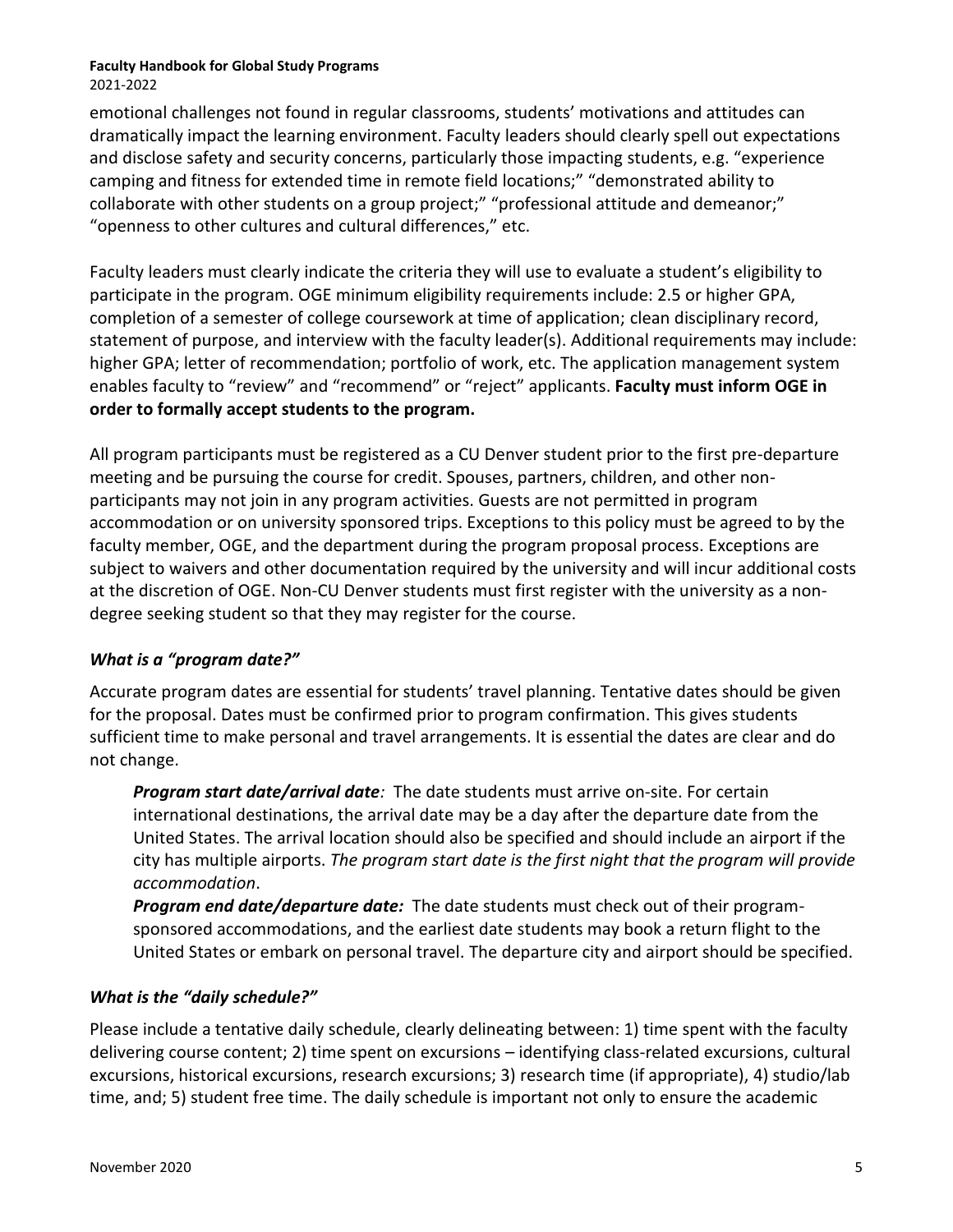integrity of the program, but also to clearly identify free time. Most faculty include a daily schedule in the draft syllabus. The daily schedules may help to clarify liability issues when students undertake activities on their own. We recognize that days and times may not be set in stone, but we expect that the academic content and contact hours will stay the same.

## *What is a program excursion?*

Excursions are complementary learning activities that use local resources to enhance the course and program content. They may include, but are certainly not limited to, company visits, museum visits, participation in local ceremonies, attendance at arts or cultural performances, etc. Program excursions and related activities should pertain *directly* to course content, research and/or other fieldwork, and/or to an understanding of local history and culture.

## *What transportation methods should I use?*

The university requires that all CU Denver programs utilize public transportation or professional, hired transportation. University personnel and students are prohibited from renting and driving vehicles while abroad.

## *Can we get some help from a travel agent or other local provider?*

All program activities should be selected and arranged by the faculty leader since they are linked to a faculty member's course. In some locations, Global Education will assist the faculty leader in identifying a third-party study abroad provider with local resources and expertise. Travel agents and third-party providers can arrange for in-country group transportation, e.g. buses, trains, etc. Generally, programs cannot support guides who accompany the group unless there is a significant language barrier or poor infrastructure in the host country.

## *What is the importance of "free" time on programs?*

Students need time to think, analyze, reflect, and explore the course, their new surroundings, and people. While the nature of a short-term study abroad program lends itself easily to logging a high number of contact hours, we encourage designated space in the itinerary, outside of contact hours, for student reflection and independence.

The university recognizes that, as a practical matter, faculty cannot personally monitor the conduct of students participating in study abroad programs at all times. However, students participating in study abroad programs are under the faculty leader's supervision and guidance for the duration of the program. Faculty are expected to implement and enforce the University's policies and protocols regarding student participation in study abroad programs, including the CU Denver Code of Conduct. During the application process with OGE, the students sign a thorough *Release from Responsibility, Assumption of Risk, and Waiver* that supports faculty authority during the program abroad.

## *What needs to be done if I travel during a free day or weekend on a program?*

The CU Denver-administered study abroad program may include a free weekend. Faculty choosing to travel to another city or overnight to another location within the program country within the dates of the program may do so, but are expected to provide the following to their students and OGE staff contact:

Date/time of departure & return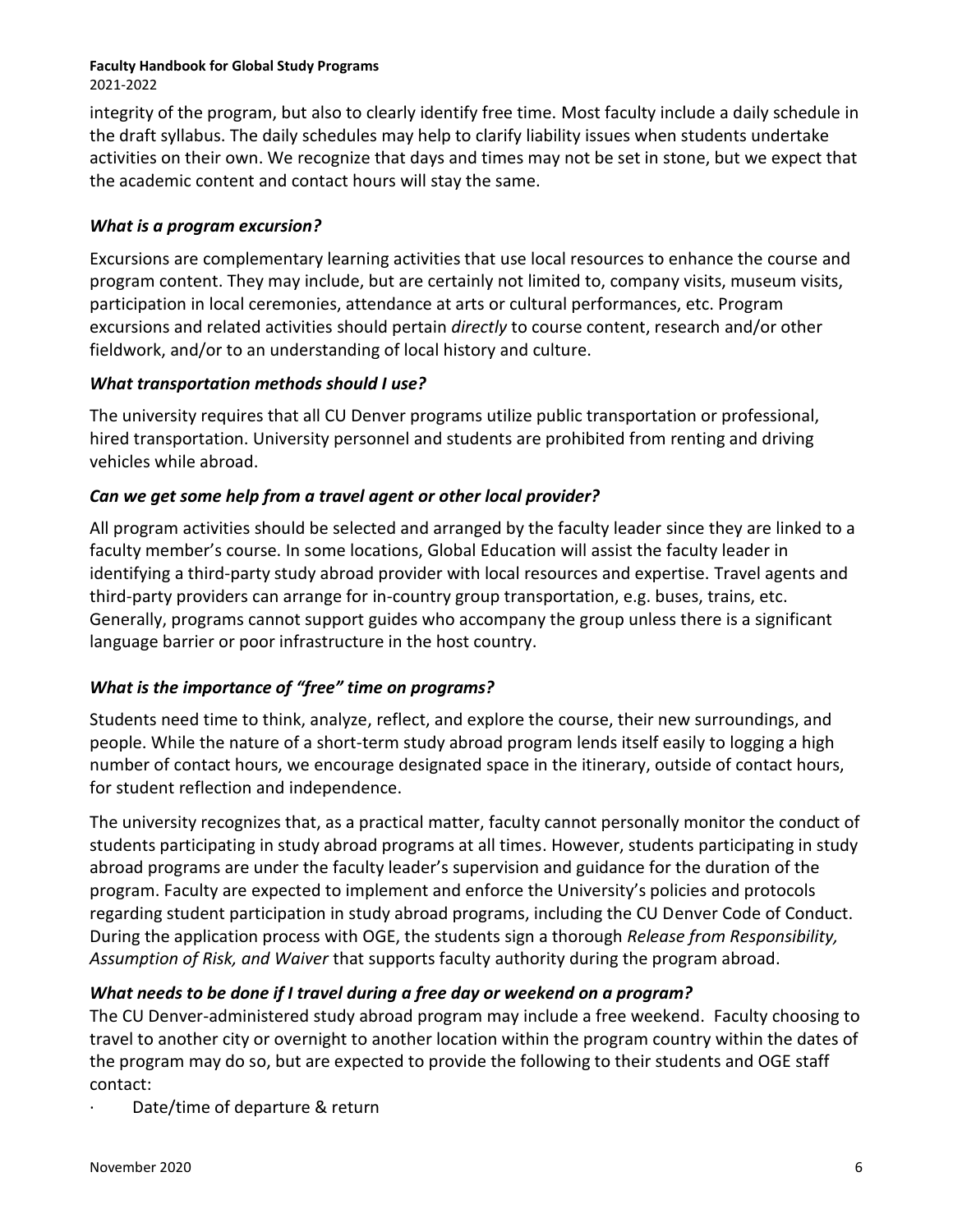· Train/flight # for departure & return

· Name, address, and phone number of accommodations (e.g. hostel, hotel, bed and breakfast, etc.).

If any of the above changes notify your students and OGE staff contact as soon as possible.

Keep in mind that you are still the primary contact for all students while you are traveling from the home location of your program, so ensure that students will still be able to reach you while away.

## *Do we have the option of delivering course material before we leave and allowing assignments to be turned in after we return?*

Yes. If you wish to begin your course and start accruing contact hours before the start date of the program abroad that is permitted as long as the pre-trip course meeting(s) are during the term of your program. In other words, *academic* work cannot be required during the semester prior to departure.

## *Can faculty arrive in our host country early?*

Yes, but additional/related expenses to arriving early may not be covered by the program budget. Budgets may include faculty per diem and accommodation for the program dates, and up to two additional days, before or after the program, if necessary, strictly for programmatic purposes.

### *How many students are required for a program to be approved?*

For a program to be financially feasible and academically enriching, OGE requires that a minimum of 10 students enroll in programs with one faculty leader and a minimum of 12 students in programs with two faculty co-leaders. Programs with co-leaders should give compelling rationale for two faculty; e.g. two courses, highly integrated interdisciplinary approach to the subject, etc. There are times when even those numbers are not sufficient to make a program viable and you may need more students. Programs that for logistical reasons require less than 10 students will need prior approval from their home department and OGE. These programs will need to be budgeted with the lower number of students from the beginning.

### *Is there a limit to the number of students that may participate in a program?*

Yes – The maximum number of students is 16 students for a faculty member teaching alone, and 24 students for programs with two faculty members. However, the availability of facilities and nature of some programs, such as field schools, may reduce the maximum number of students.

### *How can I post photographs?*

We encourage you to send us  $5 - 10$  original electronic images that capture the spirit of your proposed program. These can be uploaded as part of the online proposal process. High resolution photos are preferred.

### *How can I make my course more accessible to students with disabilities?*

OGE encourages faculty to think of designing their course, if possible, so that it is accessible to all students regardless of their disability. The CU Denver Office of Disability Resources and Services (DRS) can assist a student in obtaining a reasonable accommodation for the course as long as that student is registered with DRS. It is important for students to disclose their disability as early as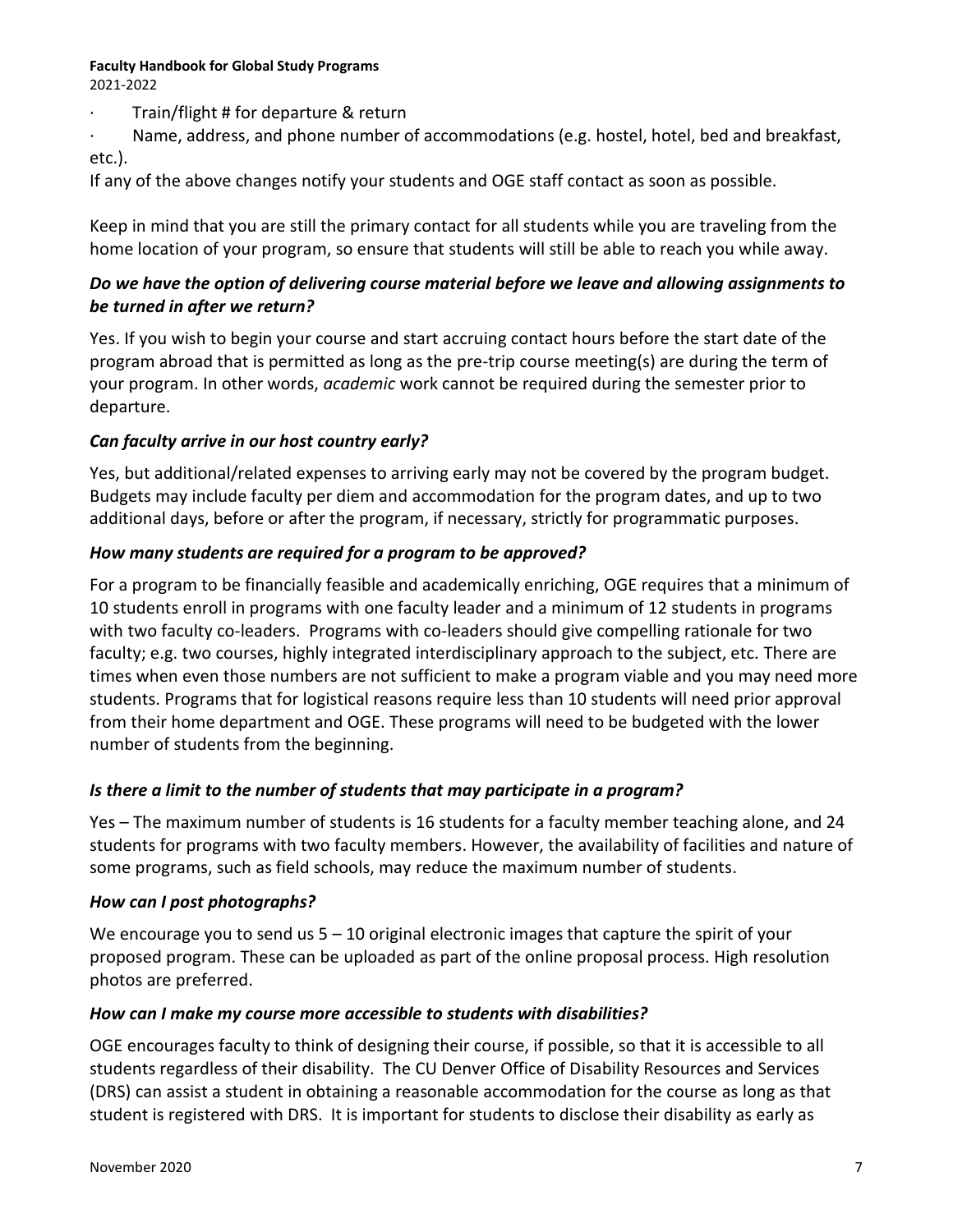possible so CU Denver can help the student make study abroad a reality! For more resources, please see the MIUSA site:<https://www.miusa.org/resource/tipsheet/facultyled>

### *If my program is cancelled due to travel restrictions related to safety and security issues, can I teach my course as a "virtual study abroad"?*

Yes! Please speak to a staff member with OGE about what your virtual course could look like. Due to COVID-19, we've learned to pivot and adapt quickly to new situations. We have already converted several traditional study abroad programming to virtual. Ask us how!

## **II. Program Budgeting**

## *How do I get started on a draft program budget?*

The program application includes a budget template you are required to use. This template is an Excel spreadsheet and includes a drop down menu for the school/college where this course will be housed. In the title heading, please give your program name and the term (e.g. Maymester, Summer, Winter, Spring, Fall). You may add extra rows as necessary, please indicate whether the expense is per student or a single program expense.

## *What should I put as my salary in the budget?*

When determining your salary speak to your school or college's Finance administrator to determine appropriate compensation for your course. Some schools and colleges have a cap on the amount a faculty may receive for their course.

### *How is the program price determined?*

We estimate per student and group costs for all program related expenses. Program related expenses include costs required by the University. These costs are not negotiable. The program budget also includes faculty salary and faculty expenses such as accommodations and airfare. The final program price is based on the total estimated budget for the program divided by a conservative estimate of the number of student participants. Meeting budgeted enrollment targets is essential to a financially viable program. Once the program fee is set it is fixed; the program must operate within budget.

## *What if there is a deficit or money left over?*

The budget process is designed to break even. Global Education and the University cannot sustain programs that lose money. Proper budgeting, financial management and recruiting should achieve those goals. If a program is undersubscribed on the confirmation date and the budget cannot be revised to prevent an operating deficit, the program will be cancelled. Exceptions are extremely rare and must be justified by the college/school and OGE. Unanticipated losses will be carefully analyzed and discussed with the college and/or department within the context of future program sustainability.

OGE divides any surplus revenues into three funds: Contingency, Program Development, and Scholarships. Contingency funds are used to respond to emergency situations, e.g., currency fluctuation, last minute cancellation, emergency evacuation due to unforeseen circumstances, etc. The very limited program development funds are used to support new ventures, invest in program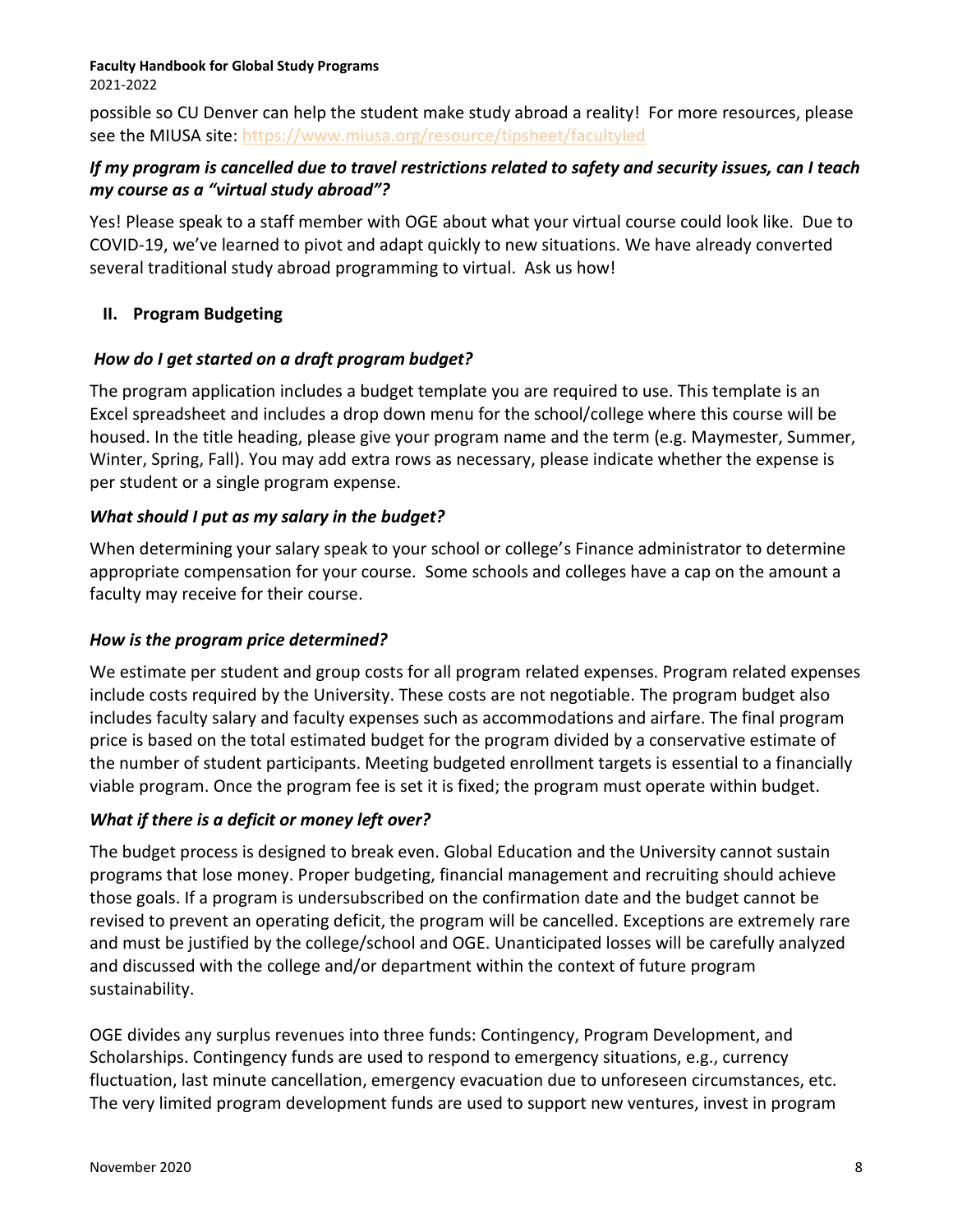resources, training, etc. Scholarships are made available directly to Global Study students.

#### *Will student airfares be included in the program fee?*

No. Global Education is not a travel agent. Group tickets are often more expensive, offer limited flexibility, have high cancellation/change penalties, and many students prefer to make their own plans, use frequent flyer miles, etc. You may recommend a specific flight or itinerary to ease the arrival process or for complicated destinations. Also, students (and parents) appreciate when faculty share their itinerary so students may make arrangements for the same flights. Students and faculty are encouraged to purchase travel insurance for personal belongings and unforeseen travel changes.

#### *What about visas for the country we will visit?*

Faculty visa fees are included in the program budget. Generally, student visas are not included in the budget. Visa requirements have considerable variation and levels of complexity.

In most instances, and unless OGE specifies otherwise, *students* are responsible for all fees and costs associated with securing their visa. OGE is not in a position to act as a visa agent, handling individual passports, mailing documents – including express services – etc., unless there is no other realistic option. OGE will only organize visas according to the level of complexity, our ability (we cannot attend a personal interview, for example), and the practicality of offering this level of service.

OGE is proud that many international students participate on Global Study programs; note that international students may be required to obtain a visa to enter countries for which U.S. students do not need a visa.

### *What is considered an excursion cost?*

An excursion cost includes transportation, admission fees, tour guides, additional instructional facilities, and gratuities, etc. If there are extra meals during the excursion (which have not been budgeted somewhere else), you should include those too.

## *Do I have to plan every expenditure? What if I spontaneously go to a great museum or cultural event that I didn't know existed?*

We understand that you may have unexpected expenditures and that you may want to take advantage of opportunities as they arise. Keep this in mind as you plan the budget, and build an extra TBD excursion into the excursion portion of your budget to accommodate these items. Do not plan to overspend beyond what is budgeted for your program.

### *How do I budget for alcohol during meals or an alcohol related excursion?*

The program budget cannot cover alcohol expenses for faculty/program support staff or students. This includes alcohol during group meals. If the program itinerary includes an excursion related to alcohol, even if it is bundled into a third party provider fee, faculty must follow university protocols to have this approved. Contact OGE staff for more information.

## *Since we may not know what we are in for when we travel overseas, are we allowed to visit the site(s) to explore academic opportunities and excursions in advance of the official program?*

OGE has a limited pool of faculty development funds that you will need to apply for well in advance.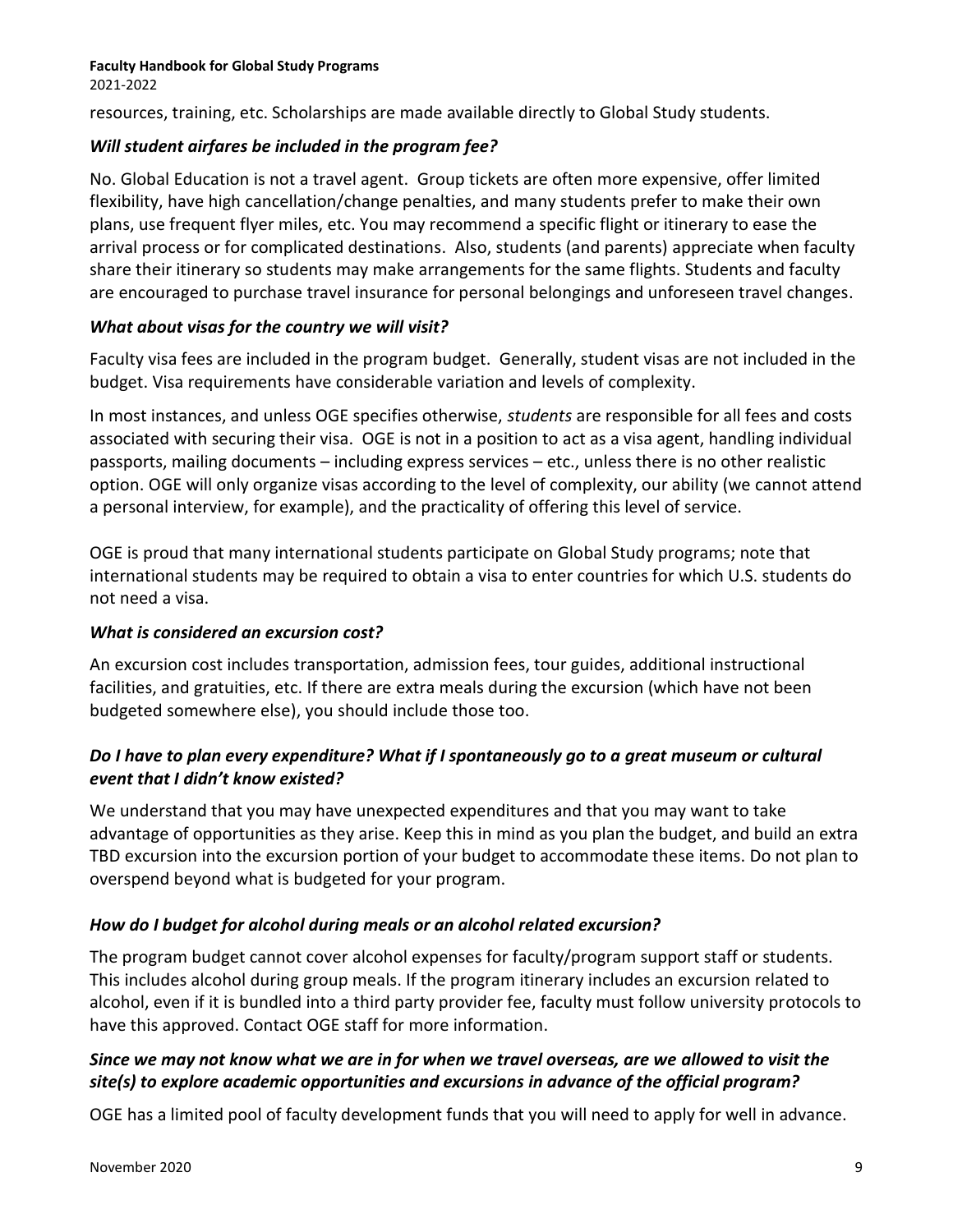2021-2022

Site visits must take place prior to submission of the faculty proposal application. Please contact OGE for more information.

#### *Are Faculty Leaders given the total amount of the student program fee to spend on-site?*

No, faculty leaders may only spend what has been budgeted for program expenses. Prior to departure, faculty leaders, the OIA Finance unit, and OGE finalize and confirm the budget and agree to conform to University and program financial requirements. The Office of International Affairs maintains the university's strict reporting expectations concerning vendors, expenditures, receipts and spending to meet program and university guidelines.

### *How do I purchase my plane ticket?*

Plane tickets cannot be purchased until programs have been confirmed by OGE. Only the University of Colorado authorized travel agent, Christopherson Business Travel (CBT) should be used to book faculty travel. You will first need to work with OGE to obtain the required information to book travel with CBT.

Effective Jan 4, 2016, all international travel will require pre-approval from both your academic department and the designated International Travel Approver (most likely your dean) prior to booking the travel. You can obtain approval for International Travel using the Concur System. If you have any questions, contact [FinProHelp@cu.edu.](mailto:FinProHelp@cu.edu)

#### *How much can faculty spend on accommodations?*

Approval of housing costs is based on what is considered reasonable at that site. If a program has taken place at that location before, we will use previous expenses as a guide. The program will pay for a single hotel room or for a one-bedroom apartment. Due to the intense nature of short-term study abroad programs, we discourage accompanying family members during program dates. If you will need larger accommodations due to guests traveling with you on the program, you must pay the difference. Programs cannot support participation by unauthorized personnel during program time, this includes family members, unregistered students, research assistants, etc. Additionally, the university requires a signed waiver of responsibility for any non-university personnel traveling with you (e.g. family member or partner).

#### *If we receive per diem, what does it cover?*

The per diem is intended to help offset some of the extra expenses of travel such as restaurant meals, laundry, and dry cleaning. It is not intended to cover every possible personal expense, since you would incur personal expenses even if you did not travel abroad.

#### *If there is a faculty leader leading the program, how many guest lecturers are permissible?*

There is no standard for guest lectures, and the number varies widely from program to program. If you are taking students on excursions and an on-site representative is talking to the students, we ask you to consider carefully whether that person falls in to the category of guest lecture (giving an indepth presentation on course material) or a guide/host for the excursion. If the person is providing less than an in-depth presentation on course material, then it is more appropriate to include any payment/honorarium in the costs of that excursion. Honoraria for guest lectures range widely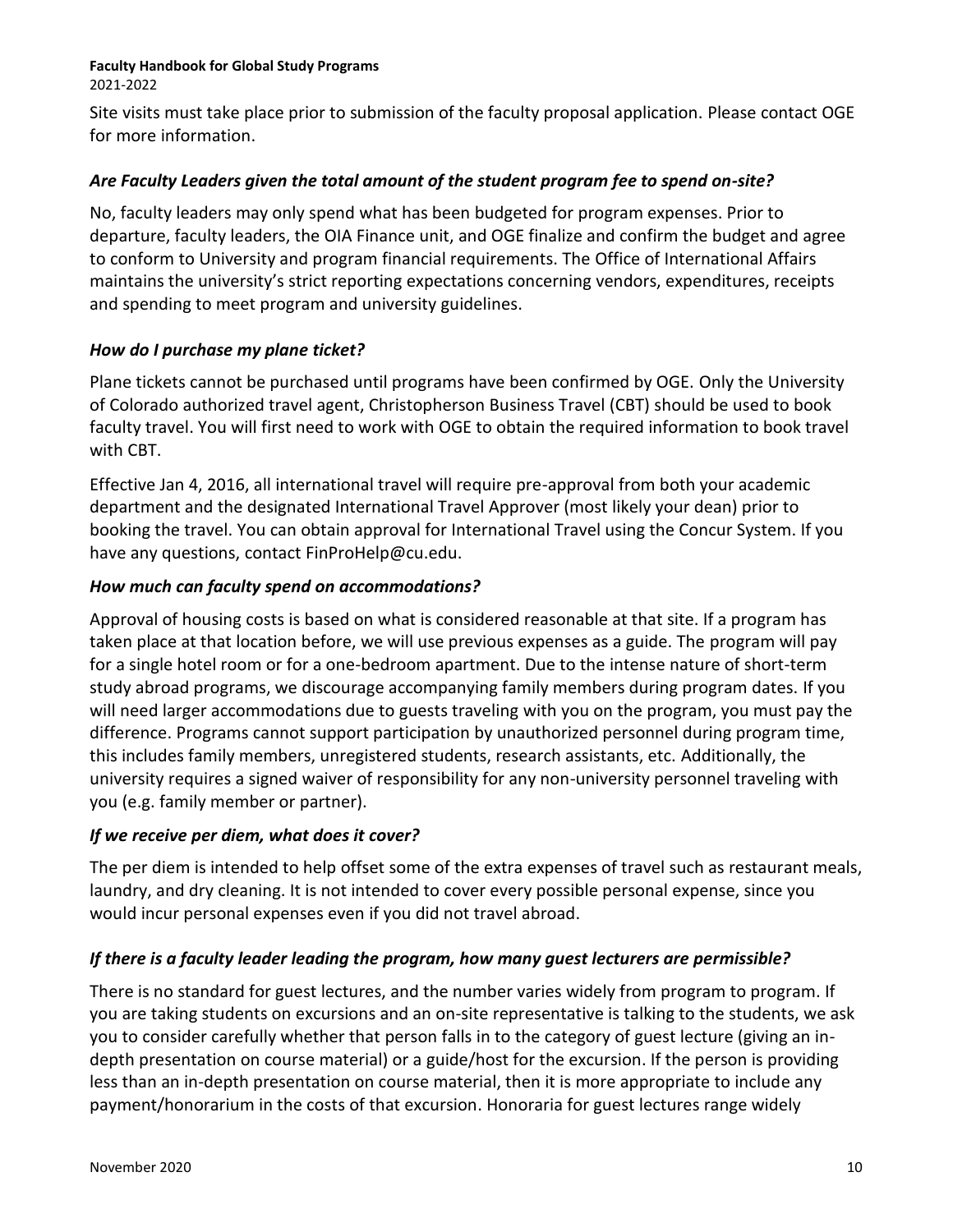depending on the credentials of the individual, the role they play in the program, and the standards for honoraria in the host country. The university cannot pay more than \$500 per guest lecturer. The OIA Finance team requires a receipt (signed by the guest lecturer or faculty member) for each guest speaker. Please note, some speakers will not want an honorarium and may ask to make a donation to a charity of their choice, **Colorado law prohibits the university from making charitable donations.**

## *What about supplies – what types of things should we budget for?*

In general the supplies category refers to consumable supplies – things like paper and pencils.

If you are designing a program with high technology costs – that may mean required Internet use for class, videotapes, digital cameras/video/photography equipment, please discuss these costs with your OGE program coordinator. High priced technology items require far more than we budget for typical study abroad programs and they will have to be approved (with appropriate justification) on a program-by-program basis. Carefully consider how the program can function without these services. Some equipment and resource costs are best covered by departments that may retain possession of the equipment following the course.

OGE cannot reimburse you for personal items (travel clock, electric plug adaptor, reading lamp, etc.) which you may wish to purchase to make your on-site lodging more comfortable, nor can we cover the cost of standard, routine immunizations or other medical procedures.

### *There is a category in the budget for communication – what does that refer to?*

In general this category is for phone calls, fax, Internet, and other forms of communication. The average amount varies considerably, but a good starting figure would be \$100. We encourage the use of Skype, Zoom and other inexpensive (or free) providers.

### *Will the program provide a cell phone?*

OGE does not offer cell phones to faculty. It is the responsibility of the faculty to determine the telecommunication plan that works best for their program. This may mean purchasing a SIM card upon entry to your host country, or subscribing to a temporary international plan with your current U.S. provider. Consider these costs when planning out your program budget. Please make OGE aware of your plan and what the best number to reach you will be once you arrive in country.

### *Organizing a Global Study program is a lot of work. Can I hire a Program Support person to travel with me?*

Organizing a study abroad program is a lot of extra work. We appreciate your efforts! In most circumstances, it is best to work with a locally based provider or support system to help administer a program. They have local knowledge, expertise, and the appropriate language skills to effectively and safely coordinate local arrangements. In rare instances, to help you with the added challenges that may arise with more students, and if the budget allows, OGE may support including a Program Support person. A program must enroll at least 12 students in order to include the costs of a Program Support person. The Program Support's sole responsibility should be to assist you and your group. The Program Support will have some of his/her expenses covered and will receive a stipend in an amount agreed to by the faculty leader and OGE. All Program Supports must participate in the Faculty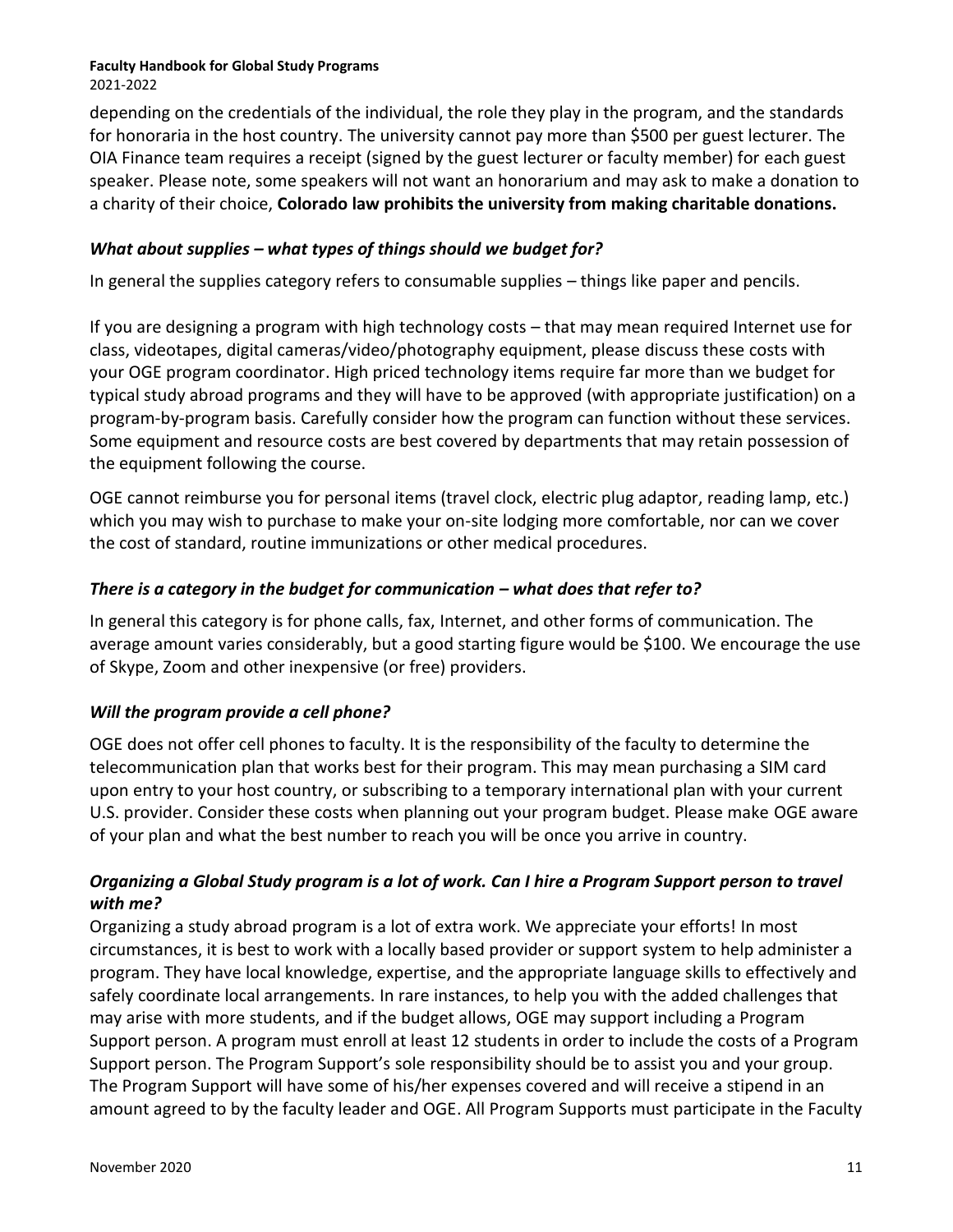Pre-Departure Orientation. For transparency purposes, it is important that you indicate in your proposal your personal relationship with the Program Support staff and clearly define his/her responsibilities and how s/he was appointed to the role.

#### *How should I calculate the exchange rate?*

OGE will provide you with an exchange rate to be used for budget planning. As exchange rates can fluctuate significantly between when the price is set and when program expenses are incurred, we will set the rate conservatively compared to the daily exchange rate.

#### **III. Risk Management**

### *Do I need International health and/or other insurance?*

The program costs will include Gallagher International Health Insurance paired with ISOS evacuation services during your program dates. This is the same insurance we provide to student participants. In some instances OGE may use a different international health insurance provider. The Gallagher plan includes riders for political/security and natural disaster coverage for all participants. This is not travel insurance. If you or your students want travel insurance (e.g. flight delay, cancellation, theft, etc.) it will need to be purchased separately.

### *What should I know about risk management?*

We believe it is important that participants enroll in the program knowing both the rewards and risks involved with it. As part of the proposal process we will ask about your concerns and potential risks associated with living and learning on your Global Study program. We have several resources available to assist you in identifying and mitigating risks, and we will provide support as needed.

### *What are you most concerned about?*

We ask you to share your concerns with us so that we can best support you. Concerns may range from student mental health issues, alcohol and drugs, transportation issues, or the safety of accommodation.

#### *What risk management resources are available to help me?*

OGE works closely with the University's International Risk Management Committee to help manage international risk. The University has many resources that can provide information, support and advice on specific locations worldwide. These include:

- CU Denver Disability Resources and Services, 303.315.3510 at CU Denver and 303.724.5640 at CU Anschutz.
- CU Denver Student and Community Counseling Center, 303.315.7270
- The U.S. Department of State We ask everyone to read the US Government's official advice on travel to countries. Additionally, we require all travelers who are US citizens to register with the State Department's STEP program.
- International SOS The CU System subscribes to International SOS as an international emergency service provider; it is not insurance. ISOS provides an excellent website and enables you to have a phone consultation with a security analyst for your program site. –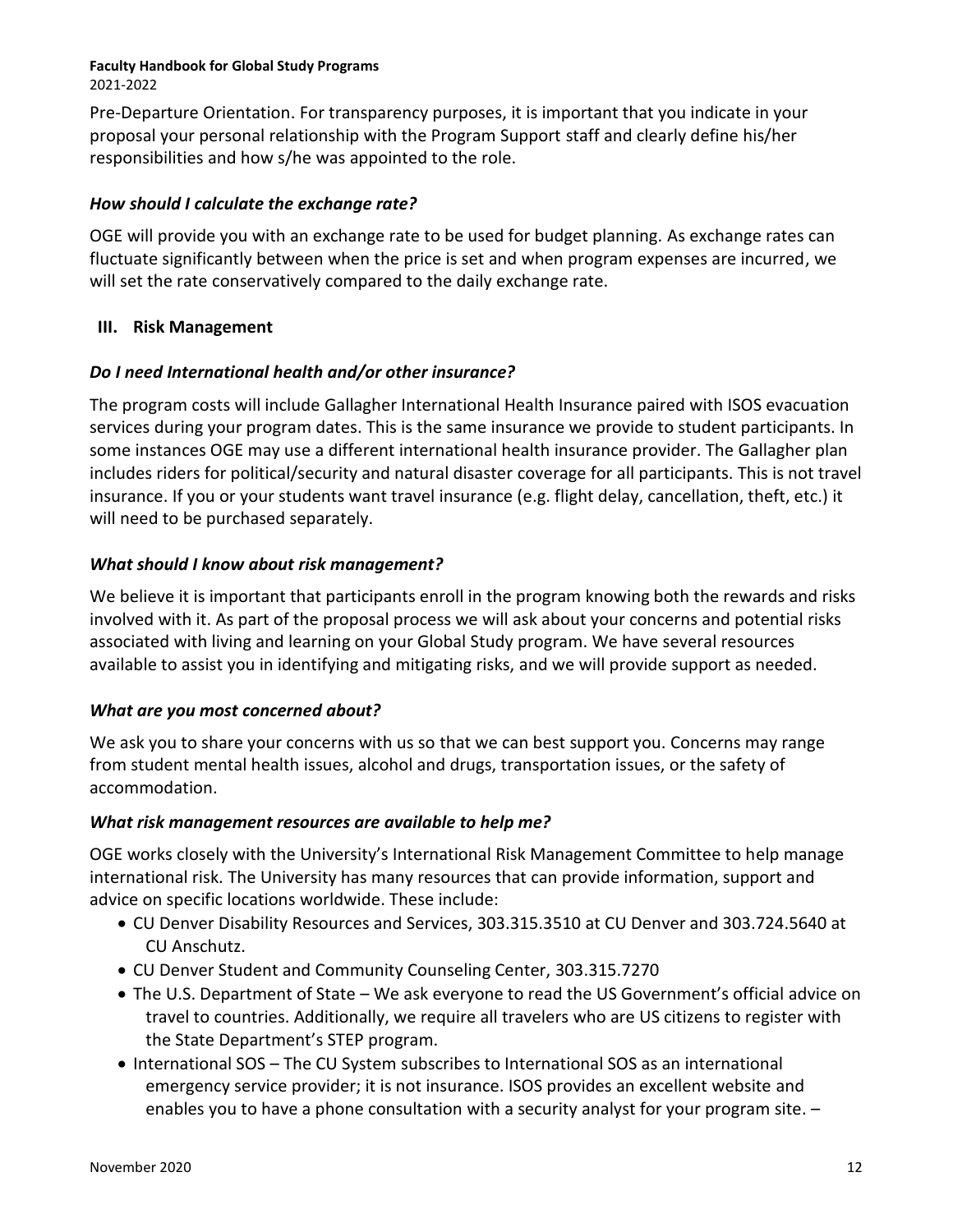2021-2022

#### [http://www.internationalsos.com](http://www.internationalsos.com/) – 11BCAS000006

- Centers for Disease Control and Prevention (CDC) https://www.cdc.gov/
- World Health Organization (WHO) http://www.who.int/en/

#### **IV. Roles and Responsibilities: Faculty**

1. **Program Promotion** –Experience and formal studies indicate that faculty members are the single most effective means to promote a study abroad program. Second most effective are returned students or program "alumni." OGE will produce printed and online materials, discuss with students during advising sessions, be available to speak with classes, organize two study abroad fairs per year, etc. We encourage you to participate in our study abroad fair. We encourage you to solicit the support of your departmental colleagues, academic advisors, and others to promote the program. We welcome suggestions to promote the program.

Many programs are suitable to students beyond CU Denver. If you desire, you may target and recruit qualified students from other U.S. institutions to participate in your program. OGE will facilitate non-CU Denver student enrollment and will communicate with students about ordering transcripts. Note that while OGE welcomes the participation of non-CU Denver students, it remains our primary goal to serve CU Denver students. Your recruitment plan and program budget should not rely on the participation of non-CU Denver students.

- 2. **Course Approval**  Faculty members are responsible for making sure that the proposed courses follow university and college guidelines. They are responsible for making certain the course is in the directory, has been approved by the department and college, and can be taught off-campus. The course numbers and titles must be correct before program promotion can begin. If the course will be cross-listed with another department, the faculty member is responsible for verifying the course number and title with the appropriate departmental and school/college authorities.
- 3. **Course Syllabus** A draft syllabus must be submitted with the proposal. We understand that changes in plans and new opportunities may arise prior to departure, please submit revisions as they occur. Using the *daily schedule* to track schedule changes, e.g. visits, may be a helpful complement to the syllabus. Review revised University syllabus guidelines here: [http://www.ucdenver.edu/faculty\\_staff/employees/policies/Pages/default.aspx](http://www.ucdenver.edu/faculty_staff/employees/policies/Pages/default.aspx) and search Syllabus.
- 4. **Program Development** Faculty will work with OGE staff to design and work with overseas partners, facilities, local transportation, etc. Faculty are expected to prepare a tentative calendar and budget for the program proposal. As described earlier, faculty will work with OGE and the OIA Finance Director to develop a budget, determine payments, make financial arrangements, etc. Each program is different. For some programs, faculty will make most of the local arrangements and keep OGE informed. Sometimes, arrangements are discussed between the faculty and OGE and made by OGE.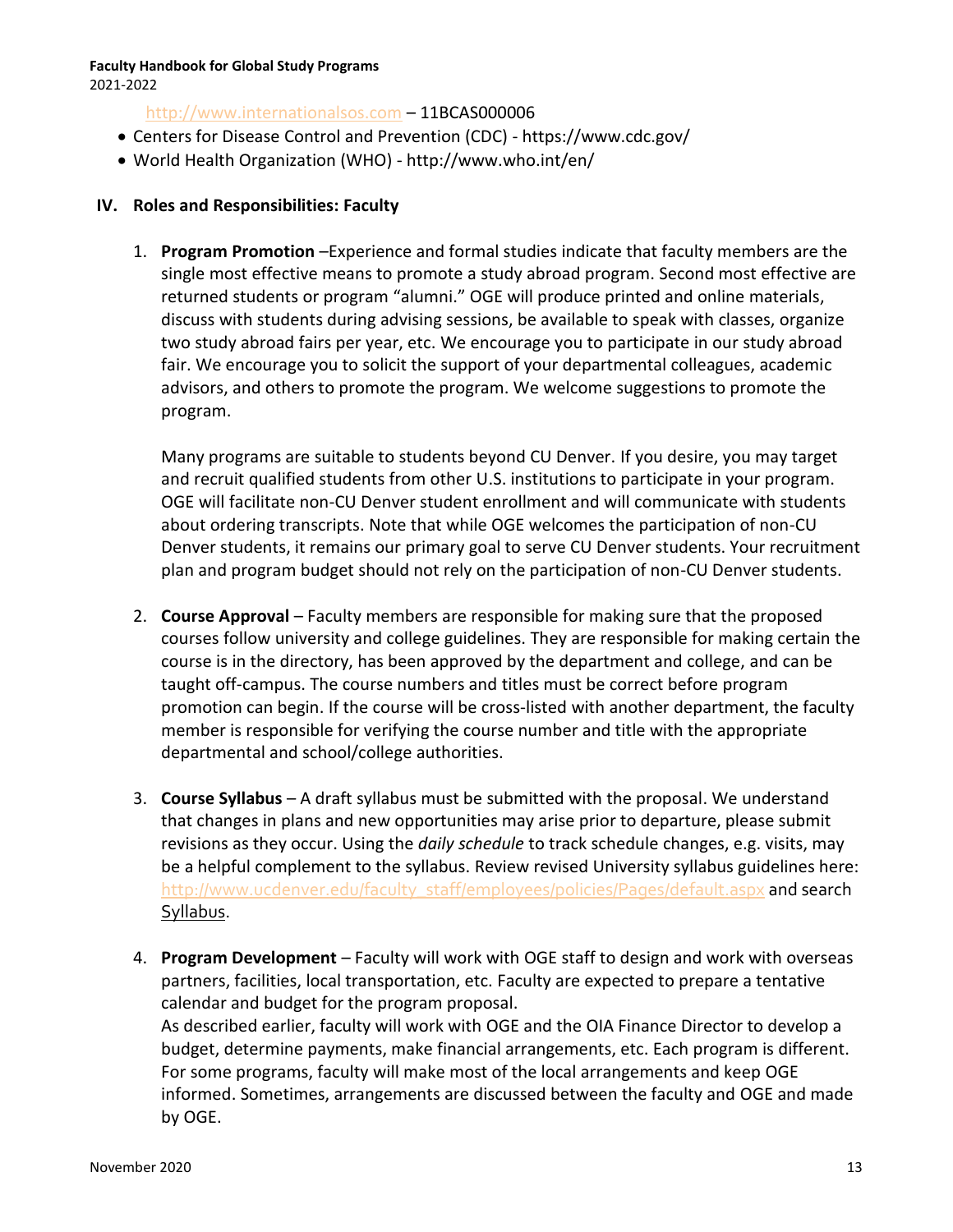- *5.* **Faculty Pre-Departure Orientation.** This workshop is *mandatory* for all faculty and support staff leading programs. The workshop includes important information about faculty responsibilities; financial management, maintaining a positive learning environment; risk, safety, security, and emergency policies and procedures.
- 6. **Student Pre-Departure Orientation** All students are required to attend one of OGE's Pre-Departure Orientations. Faculty are also required to deliver at least one pre-departure meeting with their group. Most winter student pre-departure orientations take place in December and summer and Maymester orientations take place in April.
- 7. **Program Management and Delivery**  Study abroad programs are extremely complex and usually operate within a very narrow timeframe. Students should be given a final daily calendar prior to departure, ideally at the orientation. It is understood that excursions, dates, times and other plans are subject to change, this needs to be reiterated to students. Faculty members have many on-site responsibilities including:
	- Academic program including course delivery (45 instructional hours per 3 credit hours) and student assessment.
	- Overall program management including leading and troubleshooting accommodation, transportation, organizing guest lecturers, teaching locations, excursions and entry into sites of interest, etc.
	- Fostering a positive learning environment within a new cultural context and enforcing CU Denver's Student Code of Conduct.
	- On-site implementation of university risk management protocols as outlined in the faculty pre-departure orientation and faculty handbook. Should an incident occur during the program, the faculty member is responsible for communicating and reporting to OGE.
	- Liaison between CU Denver and a local program provider (if a third party provider is used).
	- Remain on ground for the entirety of the course to deliver the course content.
	- Due to the highly concentrated nature of most CU Denver Global Study programs, faculty should not count on having time to conduct research during the official program dates.
	- Faculty are encouraged to organized a gathering after the program has ended and everyone has returned. Some programs already have this built in for students to give presentations while back in the United States.
- 8. **Program Finances**  Faculty are expected to organize and submit their receipts for reimbursement to the Office of International Affairs within 30 days of the program end date. Late submission of receipts may be treated as taxable income and reported to the IRS. All University travel policies apply: [https://www.cu.edu/psc/payables/travel.htm.](https://www.cu.edu/psc/payables/travel.htm) OIA's Finance team cannot prepare the expense report until all receipts have been submitted to the office. As with all other University travel, reimbursement will not be possible for undocumented or unauthorized expenses (e.g. alcohol purchases).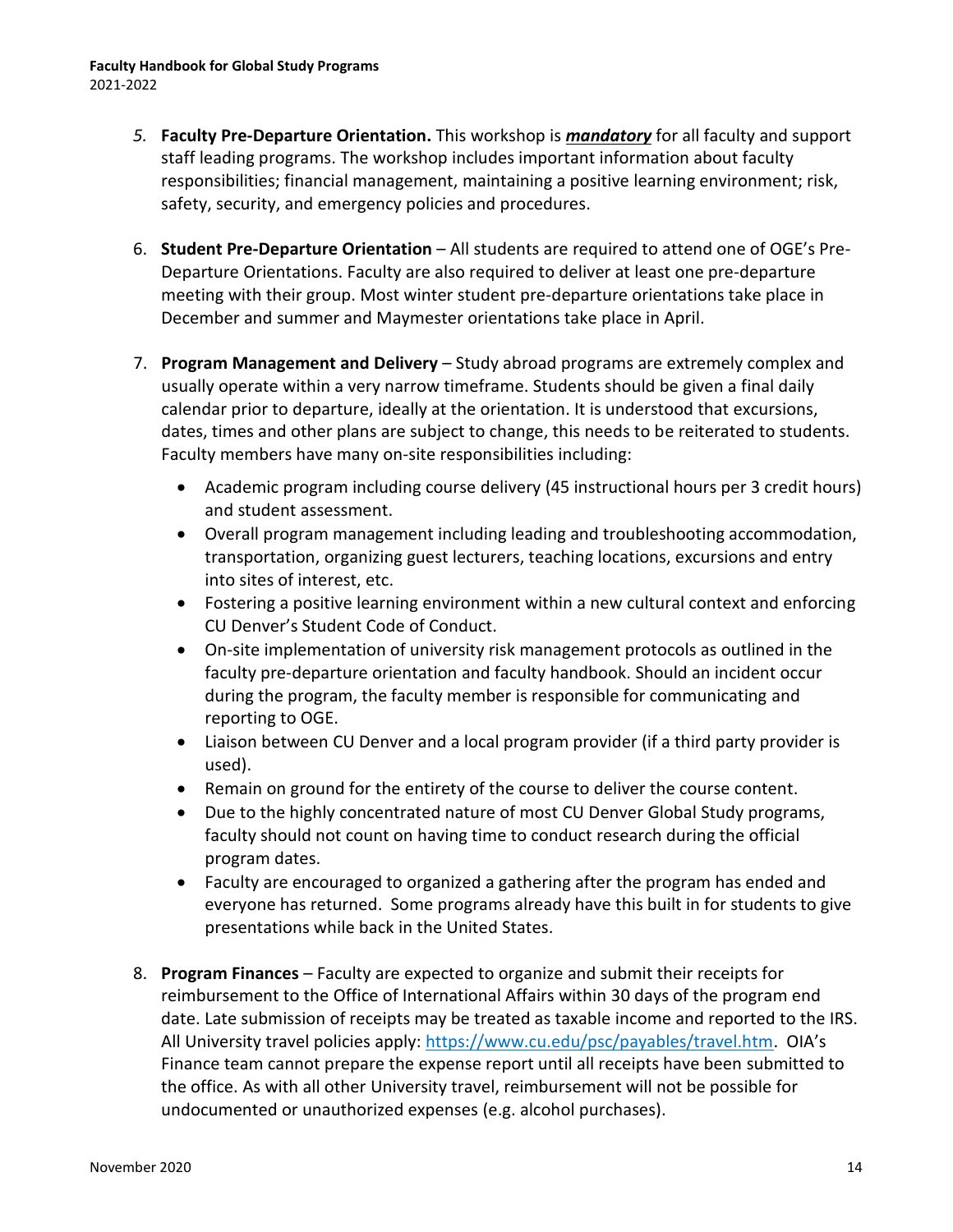- 9. **Program Review and Debrief** Faculty Leaders are encouraged to submit a final evaluation or meet with OGE staff regarding the following:
	- **Program overview –** A brief description of the program objectives, activities, content and delivery. How effectively did the program meet its objectives?
	- **Program highlights –** What activities, events or sights were particularly significant? What unique learning occurred?
	- **Challenges and incidents –** Did you face any particular difficulties (either in Denver or abroad) when implementing the program?
	- **Contacts and institutional affiliations**  Please provide key contacts who could work with the program in the future or could contribute to CU Denver's internationalization objectives.
	- **Recommendations and conclusions –** Please provide any recommendations you have for future programs. OGE will provide student evaluations after grades have been turned in. What should be repeated, improved, or avoided? What are your thoughts on the program as a whole? Should it be continued? Is there scope to collaborate with colleagues from other departments?
- 10. **Risk Management –** Health and safety are among CU Denver's primary concerns and commitments. We want all participants to be fully aware of differing risks that may be associated with studying abroad on each program. We are committed to everyone's health and safety while abroad and fostering a safe learning and living environment for both students and faculty. Faculty are responsible for familiarizing themselves with safety and security risks and developing a program that recognizes and mitigates potential risks while delivering the fullest academic program possible. OGE and the International Risk Management Committee (IRMC) will work closely with you through this process. You will be asked to complete an "Emergency Action Plan" form that details resources available on site, and comprehensive contact information. Faculty are also responsible for reporting any health or safety incidents to OGE staff.

### **V. Roles and Responsibilities: Office of Global Education**

OGE is responsible for the overall management of all CU Denver students seeking to study, research, intern, and learn outside of the U.S. Programs taught, supervised, and organized with CU Denver faculty are one way to integrate global learning into the curriculum and to offer international educational opportunities to CU Denver students. OGE works with OIA, Colleges, Schools, and Departments to develop a portfolio of education abroad programs for CU Denver students. OGE is committed to implementing challenging, affordable, and well-organized education abroad opportunities for CU Denver students. For a number of reasons, OGE may not be able to administer every proposed Global Study program.

1. **Program development –** OGE is charged with working with departments, colleges, and schools to develop and maintain financially viable, sustainable, quality international education programs. We will work with faculty members to determine the most appropriate type of program for their academic objectives which may include; field study, studio, and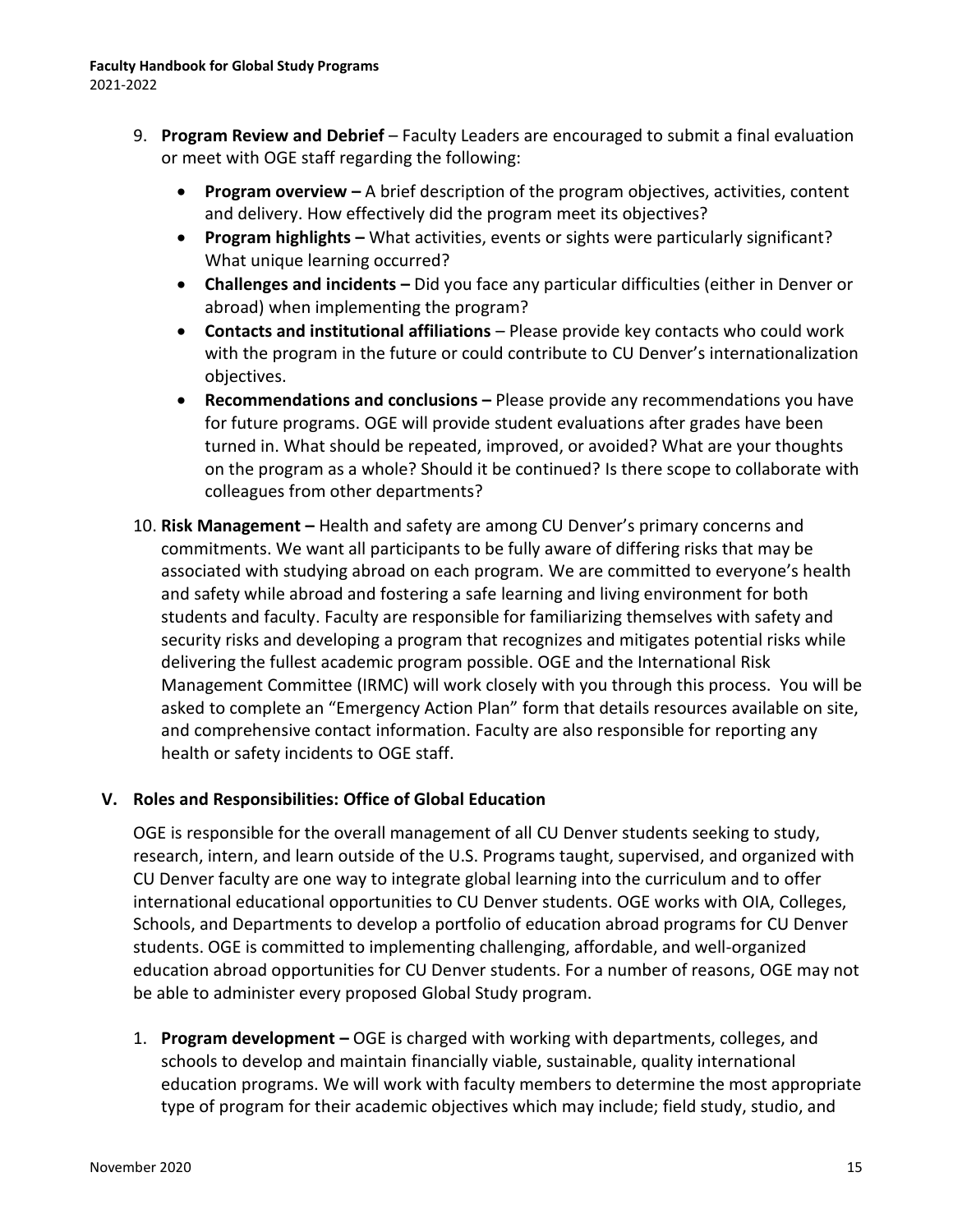experiential learning opportunities. OGE can help identify potential resources, providers, and partners to support faculty and their programs abroad. We will also negotiate or help support negotiations with overseas providers. OGE works with the OIA Finance Director to develop a budget, establish a program price, and pay program expenses. OGE consults with the Procurement Service Center (PSC) and University Counsel to negotiate and sign contracts, agreements, and other documents necessary to ensure payment and protection of university interests. Where necessary, we work closely with University (System and CU Denver) Risk Management to develop risk, safety, and security plans.

- 2. **Program promotion –** OGE organizes two study abroad fairs per year, occasional study abroad tables and other promotional events at the Tivoli, Student Commons, and other convenient campus venues. We manage the OGE website and the online application management system which includes information about all of our Global Study programs and more. OGE produces and distributes program brochures to students, faculty members, departments, and other locations on campus. We maintain promotional bulletin boards on campus. OGE also manages active Facebook and Instagram accounts where we promote study abroad opportunities.
- 3. **Faculty and program support –** Leading students abroad on an educational program can be one of the most rewarding professional experiences. We strive to support all faculty engaged in organizing global study, field study, research, and clinical international education programs. We know of a range of reputable "third-party providers" who can assist with the implementation of your Global Study program Every Spring and Fall, OGE organizes a predeparture orientation for faculty to prepare them to lead programs abroad. We appreciate your positive and construction feedback on ways in which we can improve our services to you, your department, and your students.
- 4. **Budget and financial management –** OGE and the OIA Finance team collaborate with faculty to develop a program budget. We will also arrange payments for the different aspects of the program. Often, payments are made while the program is underway abroad. We will also arrange for cash advances, etc. to facilitate those payments. Upon return, we will submit receipts for program expenses for reimbursement. The OIA Finance team will prepare a final balance sheet of program costs.
- 5. **Student advising –** OGE advises students about study abroad programs and opportunities. We provide information about applying for scholarships and financial aid to support their study abroad ambitions. We prepare and deliver mandatory student pre-departure orientations in the late fall and late spring semesters.
- 6. **Evaluation** Upon their return, students receive a program assessment from OGE. This differs from an FCQ in that the questions are around the program itself, rather than the academic content.
- 7. **Risk management –** The safety of CU Denver students, faculty, and staff is paramount. The International Risk Management Committee (IRMC) is charged with assessing potential risks that may arise from faculty, staff, and student involvement in international activities.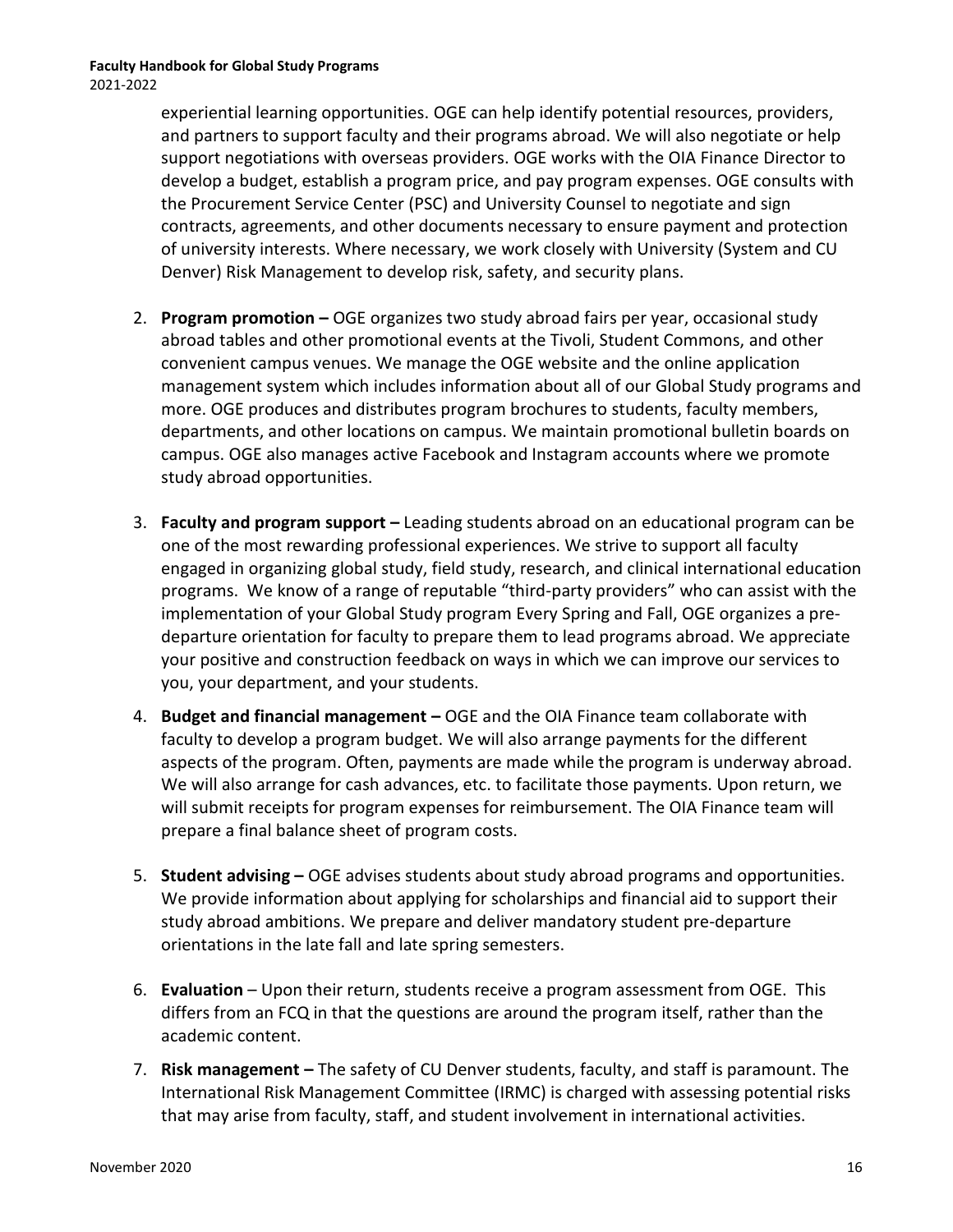Additionally, OIA recommends courses of action that the university may or should take to respond to risks, security issues, natural disasters, for CU Denver personnel engaged in international activities. In many instances, the OIA is also charged with implementing agreed-upon guidelines and courses of action. OIA and OGE work with several different offices on and off campus to prepare and manage risk.

OGE has been charged with the student side of international risk management. OGE's involvement is not limited to student participation in Global Study or study abroad programs, but applies to all students traveling abroad for CU Denver related activities including; graduate and medical students engaged in research, internships, service learning, accompanying a faculty member to a conference or research site, and other academic activities. Should circumstances warrant, all programs that involve student travel abroad are subject to suspension and cancellation, even at the last minute. OGE maintains a 24-hour emergency contact phone.

*U.S. State Department Travel Advisories***:** Student travel to countries with U.S. State Department Travel advisories are subject to close scrutiny. The university restricts student travel to countries with Travel Advisory Levels 3 and 4. Specifically, faculty traveling with students are not permitted to travel to countries or areas within countries with a Level 4 (Do Not Travel) advisory. Countries or areas within countries with a Level 3 (Reconsider Travel) advisory require that the faculty leader submit a travel appeal on behalf of the group. The IRMC and the Provost will carefully review the program scope, goals and objectives; local partners; policies of peer institutions who operate in the country; specific security issues at the proposed location; security preparations; faculty and student orientations; emergency and contingency plans; and any other factors that could impact the capacity of the program to proceed by managing the program to an acceptable level of security and risk. **The Provost must approve the travel appeal before a program proposal can be approved and the faculty leader can begin recruiting.**

While all programs have a cancellation policy in place, it is particularly important to have a clear contingency plan. Plans may range from refunds and reimbursements to relocating the program to a different site.

8. **Post-Program Evaluation:** OGE will administer an electronic program evaluation following the program. The evaluation includes questions about OGE's service, logistical, and programmatic elements of their experience. Course evaluations are handled separately through the university's FCQ process. Program evaluations will be shared with faculty and discussed with them after final grades have been submitted.

**Remember: OGE staff are available to meet with faculty leaders to discuss the entire program development process. We seek constructive suggestions to improve all aspects of the student and program experience.**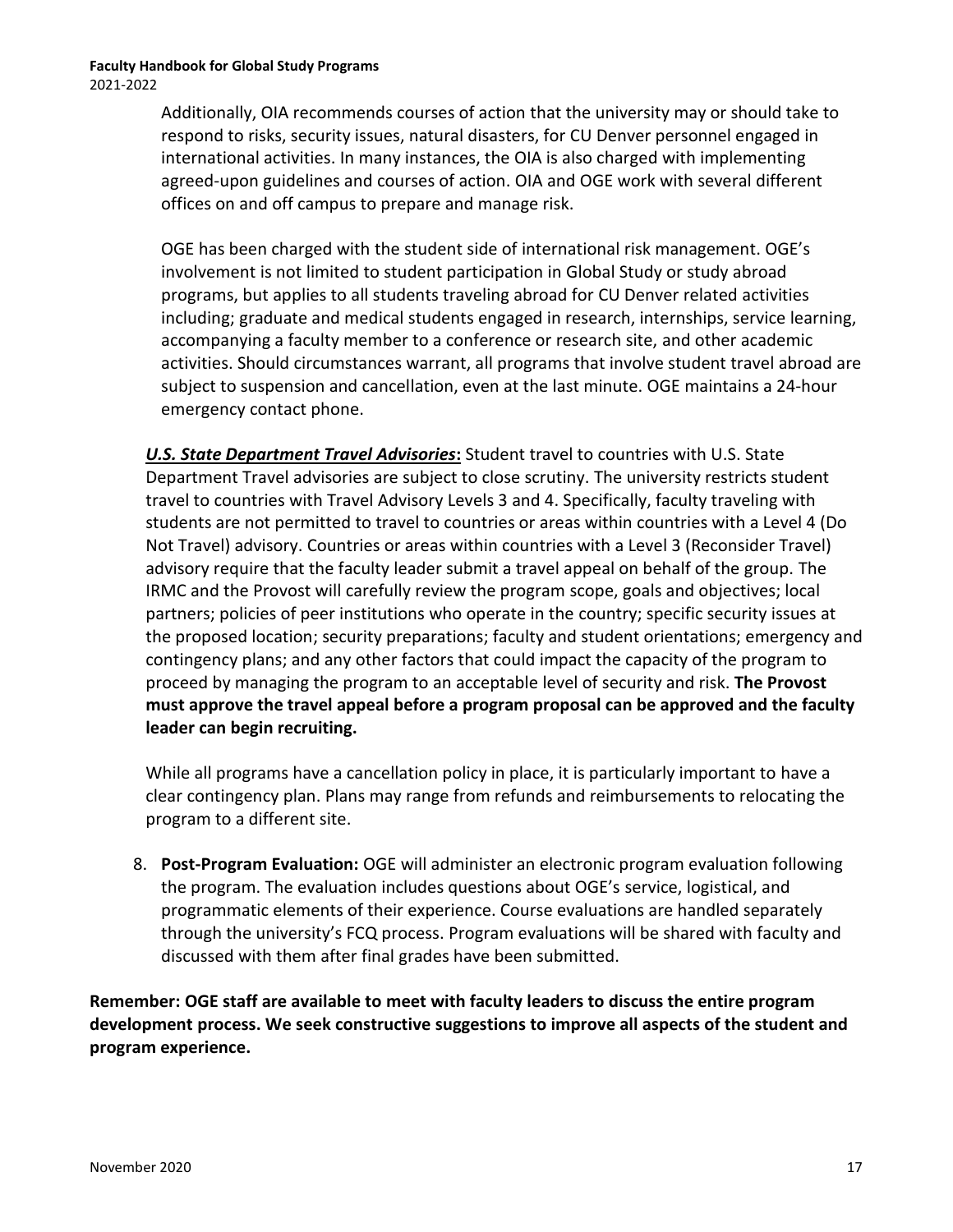### **Global Study Programs**

**Faculty Member Agreement** *\*faculty will be asked to digitally sign this during the proposal process*

#### **Global Study Programs Faculty Member Agreement 2021-2022**

If my Global Study program is approved by the Global Education Advisory Committee (GEAC), I agree to read and carry out the responsibilities described in the "Faculty Handbook for Global Study Programs." These responsibilities include, but are not limited to, the following:

- Ensure the courses offered for the program have departmental approval and are listed in the university course catalog;
- If any significant portions of the program change, I will notify the Office of Global Education in writing before the student application is opened, and may be subject to additional procedures;
	- Significant changes include but are not limited to: addition or change of faculty leaders and/or program support staff; addition or change of program locations, any program date changes, change in CU Denver course code; change in U.S. State Department Travel Advisory
- Inform my department chair and/or associate dean about the aforementioned changes;
- Submit a scope of work for program support staff;
- For both winter and summer programs, be present on campus during the fall semester to actively promote the program and recruit students to participate;
- Review student applications on a rolling basis and reach out to new applicants in a timely manner;
- Interview all applicants and verify that applicants meet both OGE's and my published eligibility requirements prior to acceptance;
- Recruit the minimum number of students as indicated in the program budget; if the minimum is not met, agree to cancel the program or make budgetary adjustments in order to allow the program to run without a deficit;
- Be present on campus during the semester prior to the program to provide predeparture meeting(s) for admitted students;
- Attend in person, and actively participate in the mandatory Faculty Pre-Departure Orientation administered by the Office of Global Education (OGE) in December for winter programs and April for summer programs. If unable to attend sessions, schedule an individual appointment with your program coordinator;
- Require course assignments only after the beginning of the program's academic term;